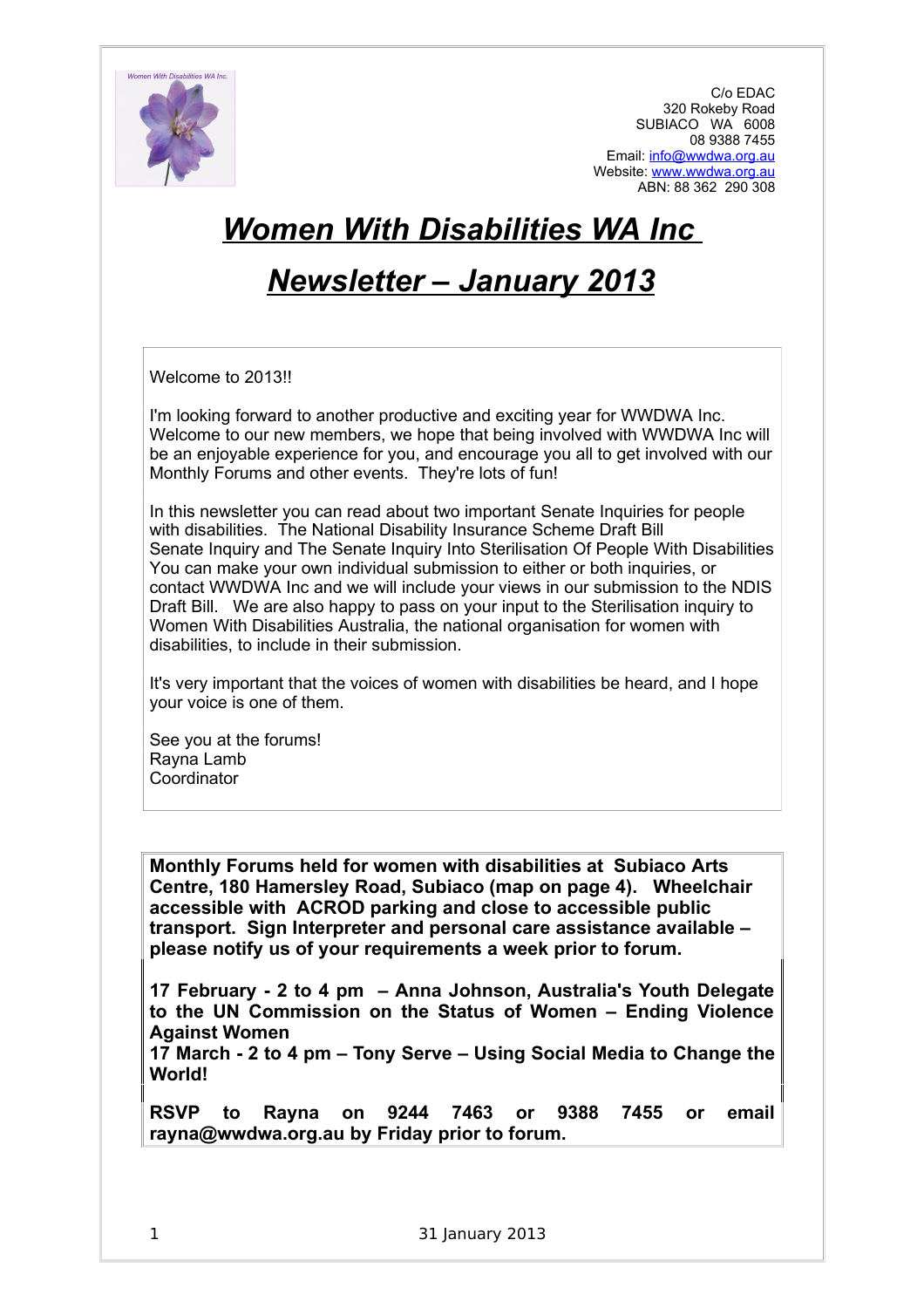#### **NATIONAL DISABILITY INSURANCE SCHEME DRAFT BILL SENATE INQUIRY**

The proposed National Disability Insurance Scheme (NDIS) legislation was presented to the federal government on the 29th Nov 2012 and will be voted on in early 2013. It is essential that the Australian government "gets it right" and they need to hear your views. This is a once in a lifetime opportunity! WWDWA Inc will be sending a submission to the Senate Committee with our members' thoughts and opinions on the Draft NDIS bill. You are also able to put in an individual submission. The following links will give you more information on the submission process and the bill itself:

<http://www.ndis.gov.au/towards/ndis-draft-legislation/> <http://www.disabilitydirectory.net.au/product/understanding-the-ndis-bill/> (Please note, the information at this link has been put together entirely by volunteers with no funding or support from government to do this) [http://www.aph.gov.au/Parliamentary\\_Business/Committees/Senate\\_Committees?](http://www.aph.gov.au/Parliamentary_Business/Committees/Senate_Committees?url=clac_ctte/ndis/info.htm) [url=clac\\_ctte/ndis/info.htm](http://www.aph.gov.au/Parliamentary_Business/Committees/Senate_Committees?url=clac_ctte/ndis/info.htm)

Although the date due for submissions is 25 January 2013, you can ask for more time. WWDWA Inc has been given until 8 February 2013 to send in our submission. So please call or email me by Thursday 7 February to let me know what you would like WWDWA Inc to tell the government about the NDIS bill.

## **SENATE INQUIRY INTO STERILISATION OF PEOPLE WITH DISABILITIES**

The Senate Inquiry into sterilisation is a critical inquiry for all people with disabilities. It is so important that the voices of people with disabilities are heard in this Inquiry – in whatever way works for the individual and/or organisation concerned. The Terms of reference are very broad and are not just about surgical sterilisation. Among other things, the Inquiry will look into the choices people with disabilities have about:

• contraception

• whether or not to have a baby

It will also look at things like:

• What sort of information people with disabilities have access to about sexuality, relationships, their bodies;

• Whether doctors and other professionals need more training about the rights of people with disabilities to make their own decisions;

• How people with disabilities are treated differently when it comes to their reproductive rights;

• What sort of assistance people with disabilities might need to be able to manage their own reproductive health care;

It is really important that people with disabilities tell the Senate Inquiry their views on some of these issues. It doesn't have to be a lengthy document or a formal submission. You can just send an email if you want. Or you can ring them up, or ask them to ring you up. Or you can tell Women With Disabilities Australia or WWDWA Inc what you think and we can tell the Inquiry on your behalf.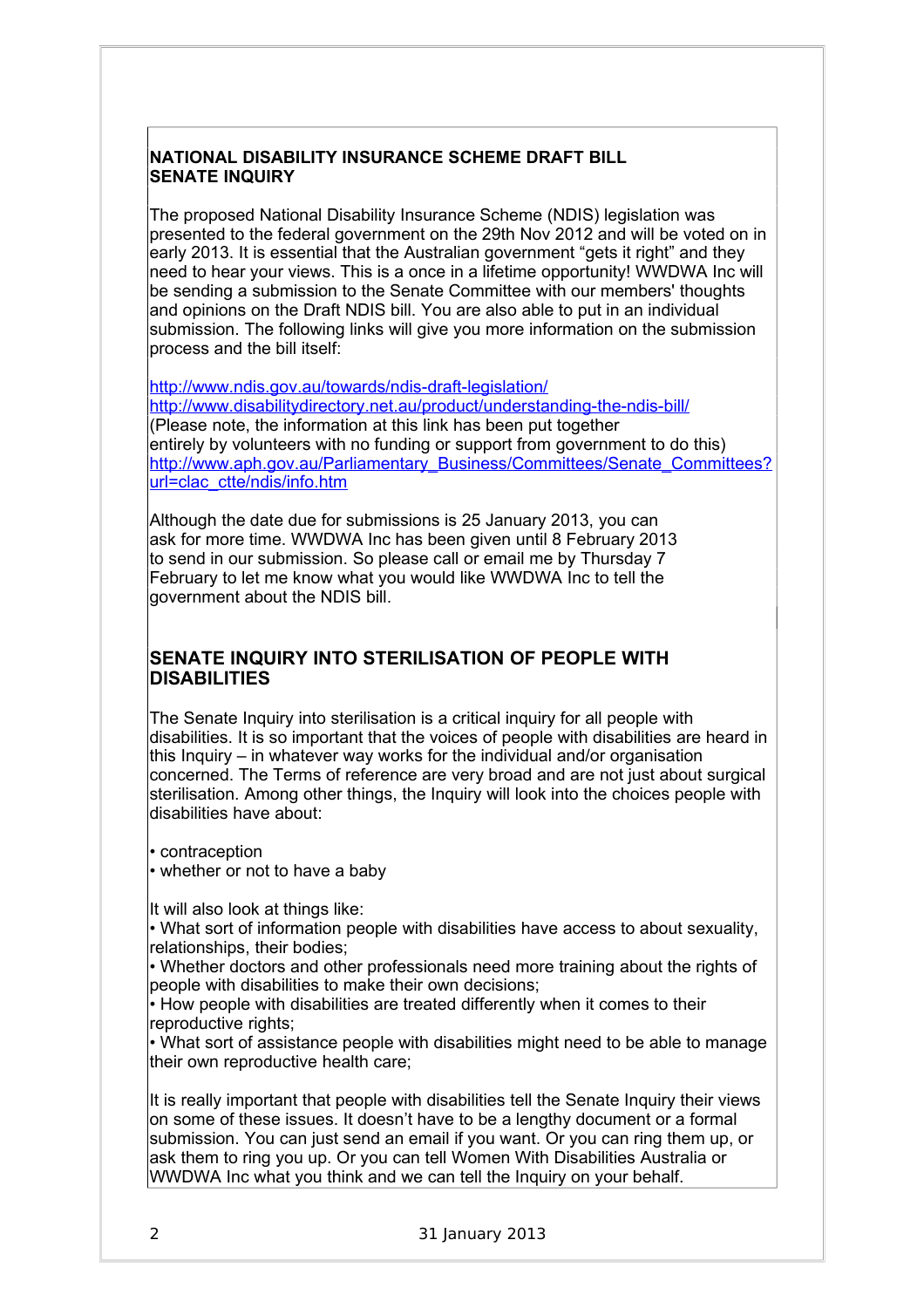Women With Disabilities Australia would strongly encourage everyone to contribute to the Inquiry in some way. The Committee has developed a Plain English version of the Terms of Reference which is available on WWDA's website at: [http://www.wwda.org.au/senateinquiry2012.htm](http://www.facebook.com/l.php?u=http%3A%2F%2Fwww.wwda.org.au%2Fsenateinquiry2012.htm&h=AAQEQIKVv&s=1)

If you would like to share your ideas, views, thoughts, experiences etc with the The National Disability Insurance Scheme Draft Bill Senate Inquiry or The Senate Inquiry Into Sterilisation Of People With Disabilities, you can do so in the following ways:

Phone: (02) 6277 3515 TTY: (02) 6277 7799 Email: [community.affairs.sen@aph.gov.au](mailto:community.affairs.sen@aph.gov.au)

Don't hesitate to contact them if you need any assistance with your submission, including more time to submit your views, or being sent more information about the inquiries.

Or by post to:

Senate Standing Committees on Community Affairs PO Box 6100 Parliament House Canberra ACT 2600 Australia

You can submit your views anonymously if you wish.

#### **In The News: Single parent pension warning an 'error'**

Centrelink will contact tens of thousands of single parents who were wrongly told to destroy their concession cards after moving to Newstart dole payments.

Human Services Minister Kim Carr told Fairfax Media the ''computer-generated'' letters declaring the discount cards invalid weresent in error and admitted they would have caused confusion.

Senator Carr said that despite the letters, all single principal carers on Newstart were entitled to a pensioner concession card and associated discounts.

''New cards will be issued immediately and be received by people by the end of the month,'' he said.

The comments came after Fairfax Media on Sunday highlighted how Centrelink had issued letters to single parents telling them their parenting payment had ended and they should ''destroy this [pensioner concession] card immediately after [December 31, 2012]''.

Senator Carr said the letters issued last month were automatically generated when people moved off the single parenting payment.

''I acknowledge that the computer-generated letter would have caused some confusion,'' he said. ''I have spoken to the secretary today and the department has agreed to contact every person affected to explain again that the concession cards will continue.''